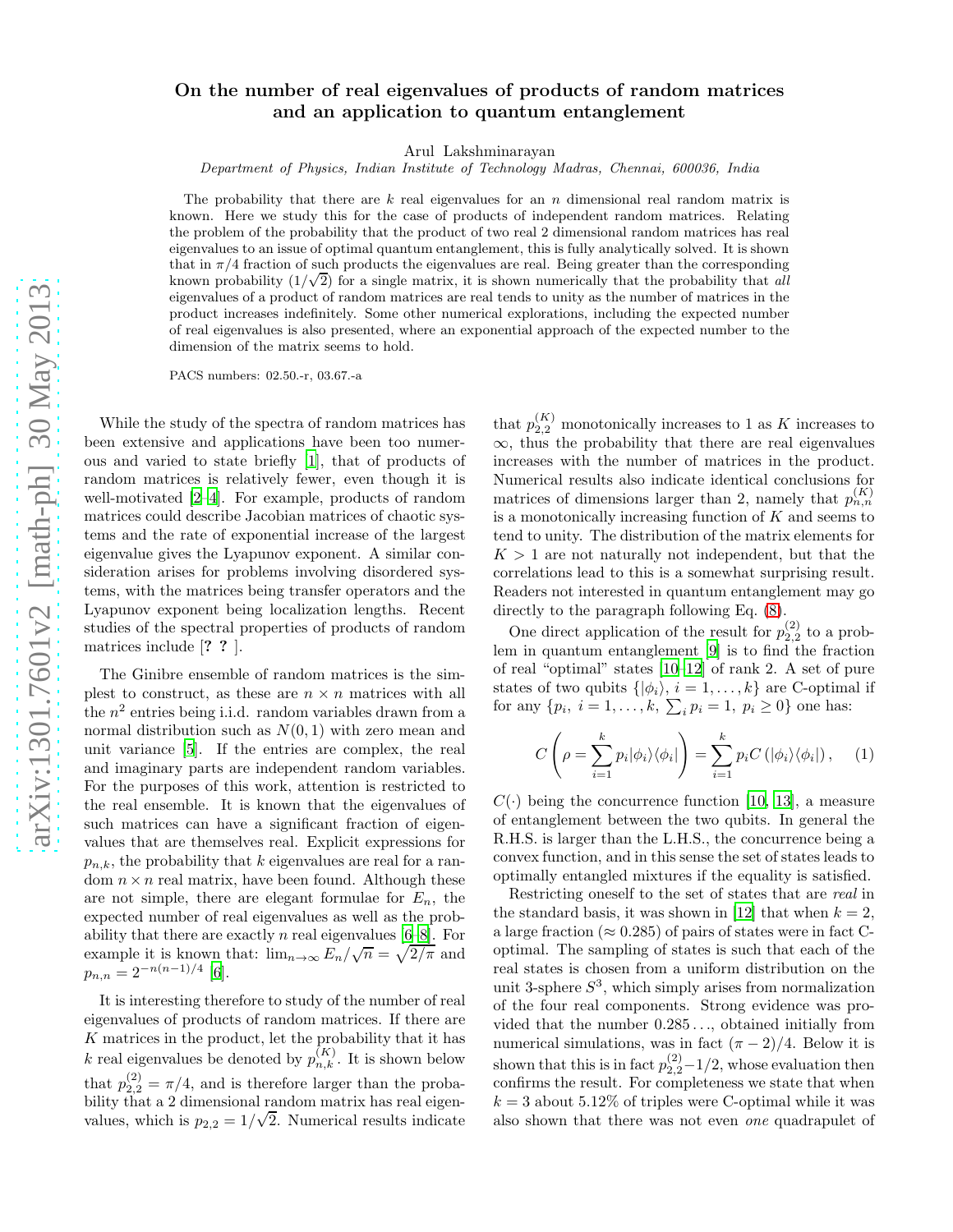real states that were so. Therefore the set of complex states is necessary for there to be C-optimal states in general. For  $k > 2$  though, there does not seem to be a direct connection to the problem of products of random matrices.

If  $|\phi_1\rangle$  and  $|\phi_2\rangle$  are an optimal pair satisfying Eq. [\(1\)](#page-0-0) we refer to them below as "co-optimal". Such optimal pairs satisfy the following conditions [\[12](#page-4-8)]:

$$
r_{11}r_{22} > 0
$$
, and  $r_{11}r_{22} - r_{12}^2 < 0$ ,  
where  $r_{ij} = \langle \phi_i | \sigma_y \otimes \sigma_y | \phi_j \rangle$ . (2)

Here  $\sigma_y$  is one of the Pauli matrices. If  $|\phi_i\rangle$  is a real state of two qubits, the concurrence  $C(\vert \phi_i \rangle \langle \phi_i \vert) = \vert r_{ii} \vert$ . Let  $|\phi_1\rangle = (|00\rangle + |11\rangle)/\sqrt{2}$ , be an maximally entangled state, so that  $C(\vert \phi_1 \rangle \langle \phi_1 \vert) = 1$ . What characterizes states that are co-optimal with this? If

$$
|\phi_2\rangle = a|00\rangle + b|01\rangle + c|10\rangle + d|11\rangle, \tag{3}
$$

be such a state, the conditions stated above lead to  $r_{11} =$  $-1, r_{22} = 2(bc - ad)$  and  $r_{12} = (a + d)/\sqrt{2}$ . This implies the following:

$$
ad - bc > 0, \ (a+d)^2 - 4(ad - bc) > 0,
$$
 (4)

which beg to be formulated as conditions on the matrix of coefficients

$$
M_1 = \left(\begin{array}{cc} a & b \\ c & d \end{array}\right),\tag{5}
$$

being equivalent to the requirement that  $\det(M_1) > 0$ and  $M_1$  has only real eigenvalues. Of course if  $\det(M_1)$  < 0, the eigenvalues are anyway real. Thus a state is cooptimal with a maximally entangled state if its matrix of co-efficients has a positive determinant, yet has real eigenvalues.

Formulated as above, the fraction of states that are co-optimal with a maximally entangled state, is closely allied to the question of the fraction of  $2 \times 2$  real matrices that have real eigenvalues. The matrix elements can be drawn from a normal i.i.d. random process, such as  $N(0, 1)$ . That this gives us the same answer as sampling uniformly from the normalization sphere of  $|\phi_2\rangle$  is evident, as the question of reality of eigenvalues of a matrix remains independent of overall multiplication by scalars. Thus we get the fraction  $f_{\pi/4}$  of states that are co-optimal with a maximally entangled state to be

$$
f_{\pi/4} = p_{2,2} - \frac{1}{2} = \frac{1}{\sqrt{2}} - \frac{1}{2}.
$$
 (6)

The  $-1/2$  arises as the fraction  $p_{2,2}$  will also include all instances when  $\det(M_1) < 0$ , which are to be subtracted, and  $\det(M_1)$  is equally likely to be positive or negative. Thus about 20.7% of real states are co-optimal with a maximally entangled one.

To generalize the above, consider one state as  $|\phi_1\rangle$  =  $\cos \theta |00\rangle + \sin \theta |11\rangle$ ,  $0 \le \theta \le \pi/4$ , and the measure  $f_{\theta}$  of states that are co-optimal with it,  $\theta = \pi/4$  being what was just discussed. That any one state of the pair can be chosen such as this follows from Schmidt decomposition. The uniform (Haar) distribution on the normalization sphere  $S^3$  induces an invariant measure, say  $\mu(\theta)$ . Then the fraction of pairs of states that are co-optimal is given by

<span id="page-1-1"></span>
$$
\langle f \rangle = \int_0^{\pi/4} f_{\theta} \mu(\theta) d\theta. \tag{7}
$$

The conditions of co-optimality of  $|\phi_1\rangle$  and a general real two-qubit state  $|\phi_2\rangle$ , with  $r_{11} = -\sin 2\theta$ ,  $r_{22} =$  $2(bc - ad)$  and  $r_{12} = a\cos\theta + b\sin\theta$ , now translate to those on the product:

<span id="page-1-0"></span>
$$
M_2 = \begin{pmatrix} \cos \theta & 0 \\ 0 & \sin \theta \end{pmatrix} \begin{pmatrix} a & b \\ c & d \end{pmatrix}, \tag{8}
$$

as  $\det(M_2) > 0$  and  $M_2$  has real eigenvalues. Once again, in this problem it is equivalent to assume  $(a, b, c, d)$  are i.i.d.  $N(0, 1)$  numbers or uniformly distributed on the sphere  $a^2 + b^2 + c^2 + d^2 = 1$ .

Quite independent of the discussion above, but equivalently, one may start with a product of two random matrices, say  $A_1A_2$ , and perform a singular value decomposition of  $A_1$  to get the product  $O_1 \Lambda_1 O_2^T A_2 = O_1 \Lambda_1 O_2^T A_2 O_1 O_1^T = O_1 \Lambda_1 \tilde{A}_2 O_1^T$ . Evidently the spectrum of the original product is same as that of  $\Lambda_1 \tilde{A}_2$ . Here  $O_1$  and  $O_2$  are orthogonal matrices and  $\Lambda_1$  is a diagonal matrix with positive elements, and  $\tilde{A}_2 = O_2^T A_2 O_1$ . Observe that if the elements of a matrix A are i.i.d.  $N(0, 1)$  distributed, those of the products OA, and AO, where O is an arbitrary orthogonal matrix, are also identically distributed. Therefore it follows that  $\tilde{A}_2$  has elements that are i.i.d.  $N(0, 1)$  distributed. Hence one may well begin with the product in Eq. [\(8\)](#page-1-0) without any loss of generality.

That the diagonal elements can be so taken, with  $0 \leq \theta \leq \pi/4$ , and distributed naturally according to the measure  $\mu(\theta) = 2 \cos 2\theta$  is now shown. The eigenvalues of  $A_1A_1^T$ , can be chosen as  $\lambda > 0$  and  $1 - \lambda \leq \lambda$ , as division by an overall number, the  $tr(A_1A_1^T)$ , does not affect the nature of the reality of the eigenvalues of the product  $A_1A_2$ . With  $A_1$  having elements drawn from an i.i.d. normal random process, namely the Ginibre ensemble, but with the trace restricted to unity, the distribution of the eigenvalues of  $A_1A_1^T$  is known in general [\[14](#page-4-10)? ]. For the special case of 2 dimensional matrices, the distribution of the larger value can be read off as  $P(\lambda) = (2\lambda - 1)/\sqrt{\lambda(1 - \lambda)}$ . Hence with the parametrization that  $\lambda = \cos^2 \theta$  as above, the singular value being  $\cos \theta$ , the distribution  $\mu(\theta)$  follows immediately.

Let  $p_{\theta}$  be the fraction of matrices  $M_2$  that have real eigenvalues as  $(a, b, c, d)$  are taken from  $N(0, 1)$  and  $\theta$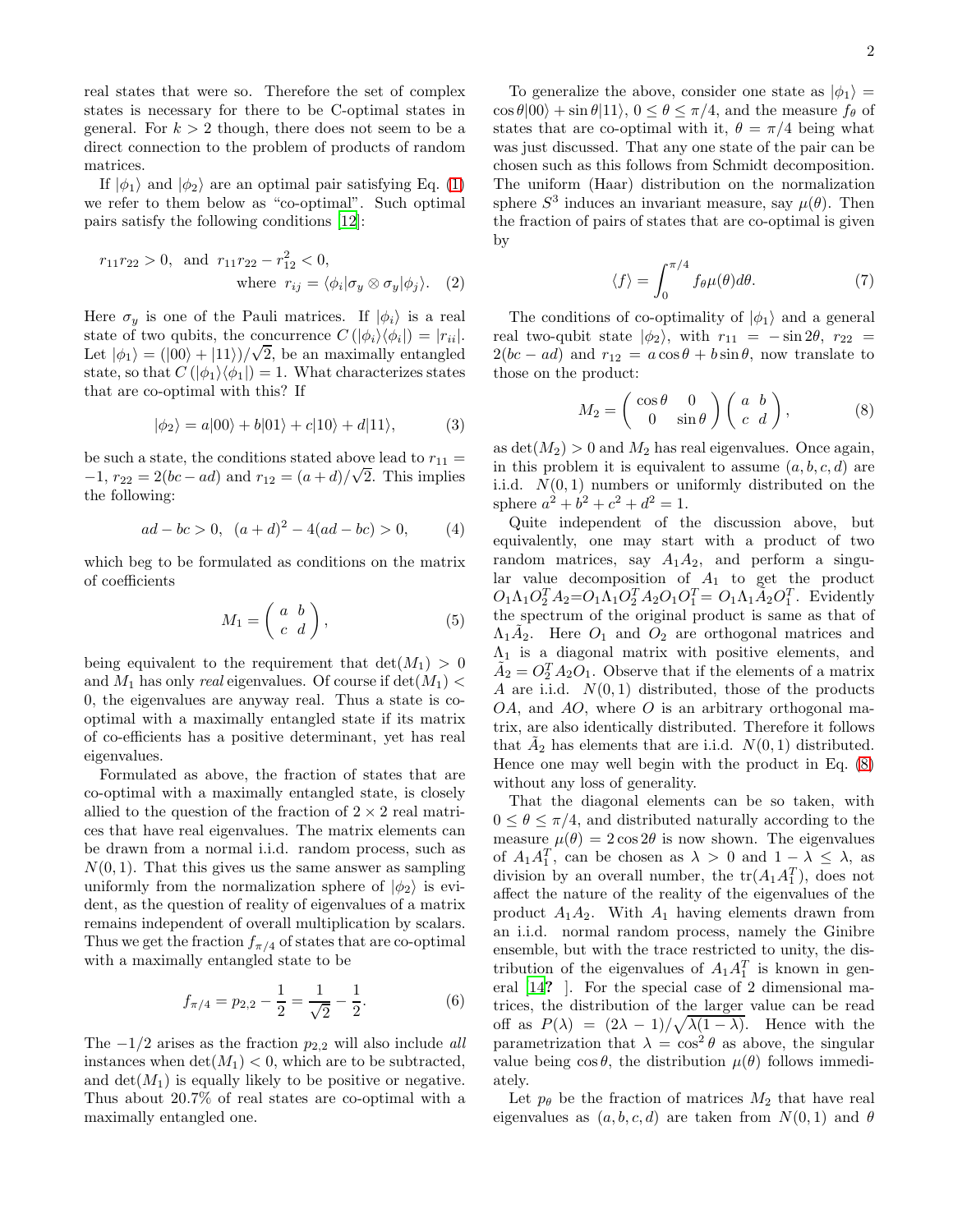is fixed. This is realized each time the discriminant  $\Delta_2 = (a \cos \theta + d \sin \theta)^2 - 4 \sin \theta \cos \theta (ad - bc) \ge 0.$  This is rewritten as  $\Delta_2 = (a \cos \theta - d \sin \theta)^2 + 2 \sin 2\theta$  bc  $\geq 0$ , which is a condition on the sum of two statistically independent quantities. Using the fact that  $x = (a \cos \theta$  $d \sin \theta$ ) is distributed according to  $N(0, 1)$  for all  $\theta$  enables the following form:

$$
p_{\theta} = \int_{-\infty}^{\infty} \Theta\left(\frac{\beta}{2}x^2 + yz\right) e^{-(x^2 + y^2 + z^2)/2} \frac{dxdydz}{(2\pi)^{3/2}}, \quad (9)
$$

where  $\beta = 1/\sin 2\theta$ . Note that as  $\theta \to 0$ ,  $\beta \to \infty$ , and  $p_{\theta} \rightarrow 1$ . Taking the derivative with respect to β converts the Heaviside step function into a Dirac delta function. Effecting a series of simplifications thereafter, including using polar coordinates for  $y$  and  $z$  results in the following remarkably simple equation:

$$
\frac{dp_{\theta}}{d\beta} = \frac{1}{4\pi} \int_0^{\pi} \frac{\sqrt{\sin\phi} \, d\phi}{(\sin\phi + \beta)^{3/2}}.
$$
 (10)

Integrating with respect to  $\beta$  and incorporating the boundary condition at  $\theta = 0$  gives:

<span id="page-2-0"></span>
$$
p_{\theta} = 1 - \frac{1}{2\pi} \int_0^{\pi} \sqrt{\frac{\sin \phi}{\sin \phi + \beta}} d\phi
$$
  
=  $1 - \frac{1}{2\pi} \sum_{k=0}^{\infty} \frac{(-1)^k}{k!} \frac{\Gamma(k + \frac{1}{2})\Gamma(\frac{k}{2} + \frac{3}{4})}{\Gamma(\frac{k}{2} + \frac{5}{4})} (\sin 2\theta)^{k + \frac{1}{2}}.$  (11)

The integral in this equation does not seem to acquire a simple form except when  $\beta = 1$ , which corresponds to  $\theta = \pi/4$  and gives  $p_{\pi/4} = 1/\sqrt{2}$ , in agreement with the known result, stated previously as  $p_{2,2}$ . It follows that  $f_{\theta} = p_{\theta} - \frac{1}{2}$  is the fraction of states that are cooptimal with the state  $\cos \theta |00\rangle + \sin \theta |11\rangle$ . Note that as the concurrence in this states is  $\sin 2\theta$ , the fraction  $f_{\theta}$  is simply a function of this. One can now use Eq. [\(7\)](#page-1-1) to find the fraction of co-optimal pairs. The required invariant measure being  $\mu(\theta) = 2 \cos 2\theta$ , is most well suited to express  $\langle f \rangle$  as an infinite series as in Eq. [\(11\)](#page-2-0), that may be identified with generalized hypergeometric functions.

Equivalently one may use the integral in this equation to express  $\int_0^{\pi/4} p_\theta \mu(\theta) d\theta$ , the probablity that the product of two random  $2 \times 2$  matrices has real eigenvalues as

<span id="page-2-1"></span>
$$
p_{2,2}^{(2)} = \frac{1}{2\pi} \int_0^\pi \frac{\sinh^{-1}(\sqrt{\sin \phi})}{\sin \phi} d\phi.
$$
 (12)

this follows as the  $\theta$  integral can be carried out in an elementary way, and also from the evaluation  $\int_0^{\pi} \sqrt{\left(1 + \sin x\right) / \sin x} \, dx = 2\pi$ . The integral in Eq [\(12\)](#page-2-1) does not appear to be in standard tables, nor fully evaluated by mathematical packages, but as indicated from previous work it is in fact simply  $\pi^2/2$ . Therefore it seems



<span id="page-2-2"></span>FIG. 1. The probability that all eigenvalues of a product of  $K$  random  $n$  dimensional matrices are real, based on  $100,000$ realizations.

interesting enough to warrant a more complete evaluation. The expansion of the inverse hyperbolic functions enables the integral to be written as:

$$
\frac{1}{\sqrt{2\pi}}\Gamma^2\left(\frac{1}{4}\right) {}_3F_2\left[\frac{\frac{1}{4}, \frac{1}{4}, \frac{1}{4}}{\frac{1}{2}, \frac{5}{4}}; 1\right] - \frac{1}{24\sqrt{2\pi}}\Gamma^2\left(-\frac{1}{4}\right) {}_3F_2\left[\frac{\frac{3}{4}, \frac{3}{4}, \frac{3}{4}}{\frac{3}{2}, \frac{7}{4}}; 1\right].
$$
 (13)

Both the generalized hypergeometric functions appearing here are of the Saalschütz type, the sum of the top rows being 1 less than the sum of the bottom. Theorem 2.4.4 in [\[15](#page-4-11)] can be evoked for such functions, and it is remarkable that this is precisely the form of the R.H.S. of the identity therein, which results in its evaluation as

$$
\sqrt{2}\pi \, _2F_1\left[\frac{\frac{1}{4},\frac{1}{4}}{\frac{5}{4}};1\right] = \frac{\pi^2}{2}.\tag{14}
$$

Here use is made of an identity of Gauss for  ${}_2F_1$  at argu-ments of unity [\[15\]](#page-4-11), and leads to  $p_{2,2}^{(2)} = \pi/4$ , and hence finally  $\langle f \rangle = (\pi - 2)/4$ .

The generalizations, dealt with numerically below, are to products of more that two  $2 \times 2$  matrices as well as to higher dimensional matrices and for a variable number of products. The behavior of  $p_{2,2}^{(K)}$  for  $K \geq 2$  is seen in Fig  $(1)$  and shows this monotonically increasing with K. In the same figure is also shown the corresponding probabilities that all the eigenvalues are real for such products of 3 and 4 dimensional matrices. This increase in the probability that all eigenvalues are real is also reflected in the expected number of real eigenvalues. This is shown in Fig. [\(2\)](#page-3-0) where this number:  $E_n^{(K)} = \sum_{k=0}^n k p_{n,k}^{(K)}$  is plotted as a function of  $n$  for fixed values of number of products  $K$  in the top panel. In the bottom panel the expected number is shown as a function of  $K$  for 2 and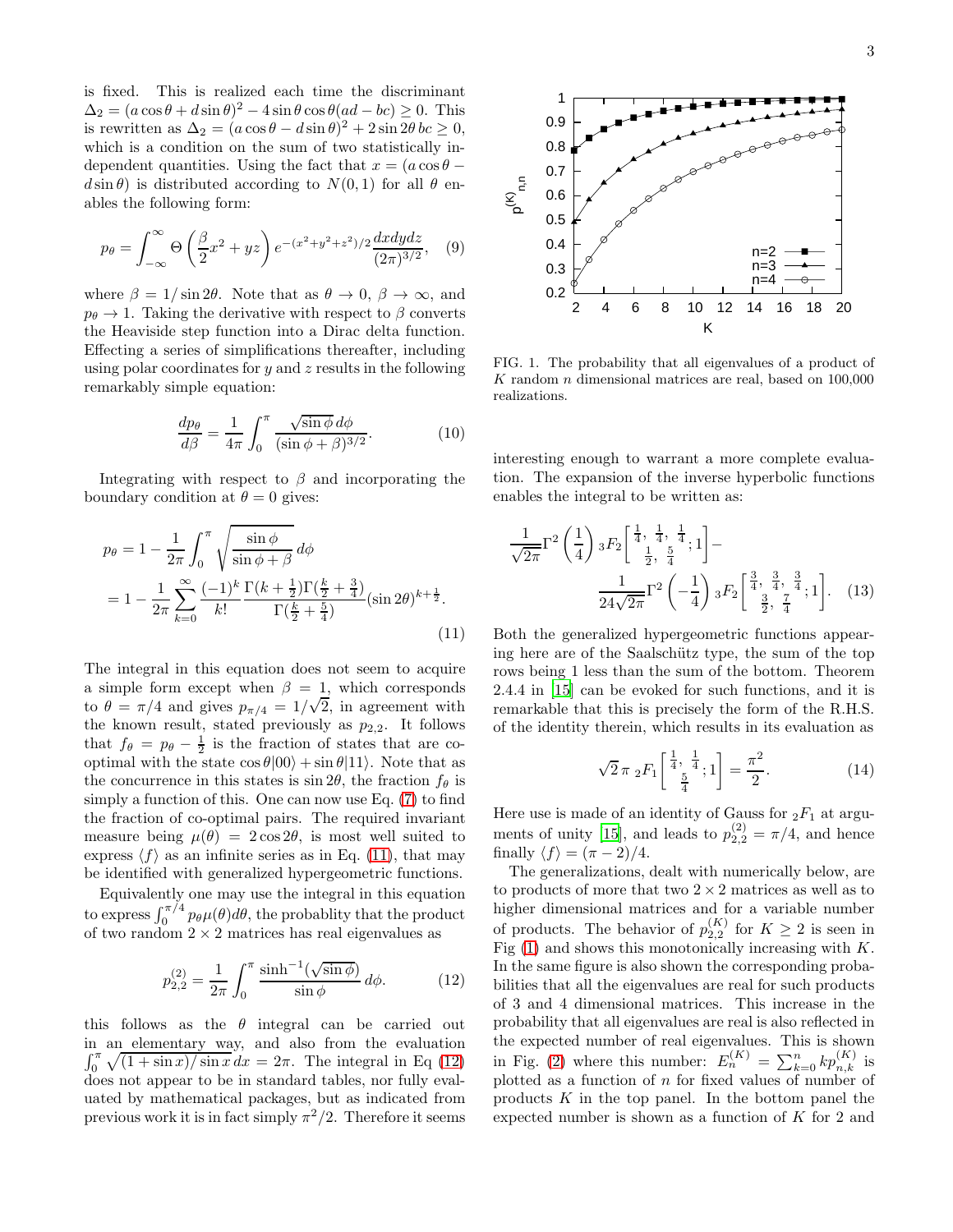

<span id="page-3-0"></span>FIG. 2. The expected number of real eigenvalues of products of K random n dimensional matrices, based on 100,000 realizations. The top panel shows variation with the  $n$  for fixed values of  $K$ , while the bottom one displays the exponential approach of the expected number of real eigenvalues to the dimension of the matrix as K increases.

4 dimensional matrices. An exponentially fast approach to the dimension of the matrix is observed here. Thus  $n - E_n^{(K)} \sim \exp(-\gamma_n K)$  seems to hold with  $\gamma_n$  decreasing with increasing  $n (\gamma_2 \text{ and } \gamma_4 \text{ are the slope values in})$ Fig. [\(2\)](#page-3-0)). Numerical results also indicate that the probability that there are k real eigenvalues for  $k < n$ , while not necessarily monotonic, does eventually vanish with the number of products, leaving the dominant case as the one with all eigenvalues real. This is illustrated in Fig. [\(3\)](#page-3-1) where the quantity  $p_{8,k}^{(K)}$  is plotted for 8 dimensional matrices for  $k = 0, 2, 4, 6$ , and  $k = 8$ , corresponding to the probability of finding  $k$  real eigenvalues. A similar trend is observed for all other numerically tested dimensionalities, and hence there is a strong case that this is true in general.

For a fixed dimensionality as the number of products increases more eigenvalues "condense" from the complex plane onto the real axis. The distribution of the eigenvalues hence changes significantly as well. For a single random matrix the eigenvalues are asymptotically distributed according to the circular law [\[16](#page-4-12), [17](#page-4-13)], while the real eigenvalues are asymptotically uniformly distributed [\[7\]](#page-4-14). In Fig. [\(4\)](#page-3-2) are shown the eigenvalues of products of 10 dimensional real matrices. This is shown for 4 values of  $K$ , namely 1, 2, 5, and 10, and the distortion from an approximately circular law is evident with the formation of two lobes. The eigenvalues are divided by the norm of the products of the matrices so that the values are not exponentially increasing and can be compared.

In conclusion and summary, the number of real eigenvalues for products of real random matrices has been



<span id="page-3-1"></span>FIG. 3. The probability that  $k$  eigenvalues of a product of K random 8 dimensional matrices are real, based on 100,000 realizations. The  $k = 0$  case is barely seen in this scale.



<span id="page-3-2"></span>FIG. 4. The eigenvalues of  $K$  products of 10 dimensional random matrices, after they have been divided by the corresponding Frobenius norms. The real and imaginary parts are plotted for 1000 realizations of such products.

studied. The case of products of two 2 dimensional random matrices was fully analytically solved and it was shown that in the fraction of  $\pi/4$  cases, the matrices had real eigenvalues. This solved a problem of entanglement, where it was shown that the fraction of optimal pairs of two qubit states is therefore  $(\pi - 4)/2$ . Generalizations show that with increasing number of products, all the eigenvalues tend to be real with probability approaching unity. This moreover seems valid for all matrix dimensions. Needless to say, the numerical results pose interesting challenges, as the resulting matrices have highly correlated matrix elements. For one thing, why all the eigenvalues become real is a natural question, and while admittedly tentative, it might have to do with the rapid